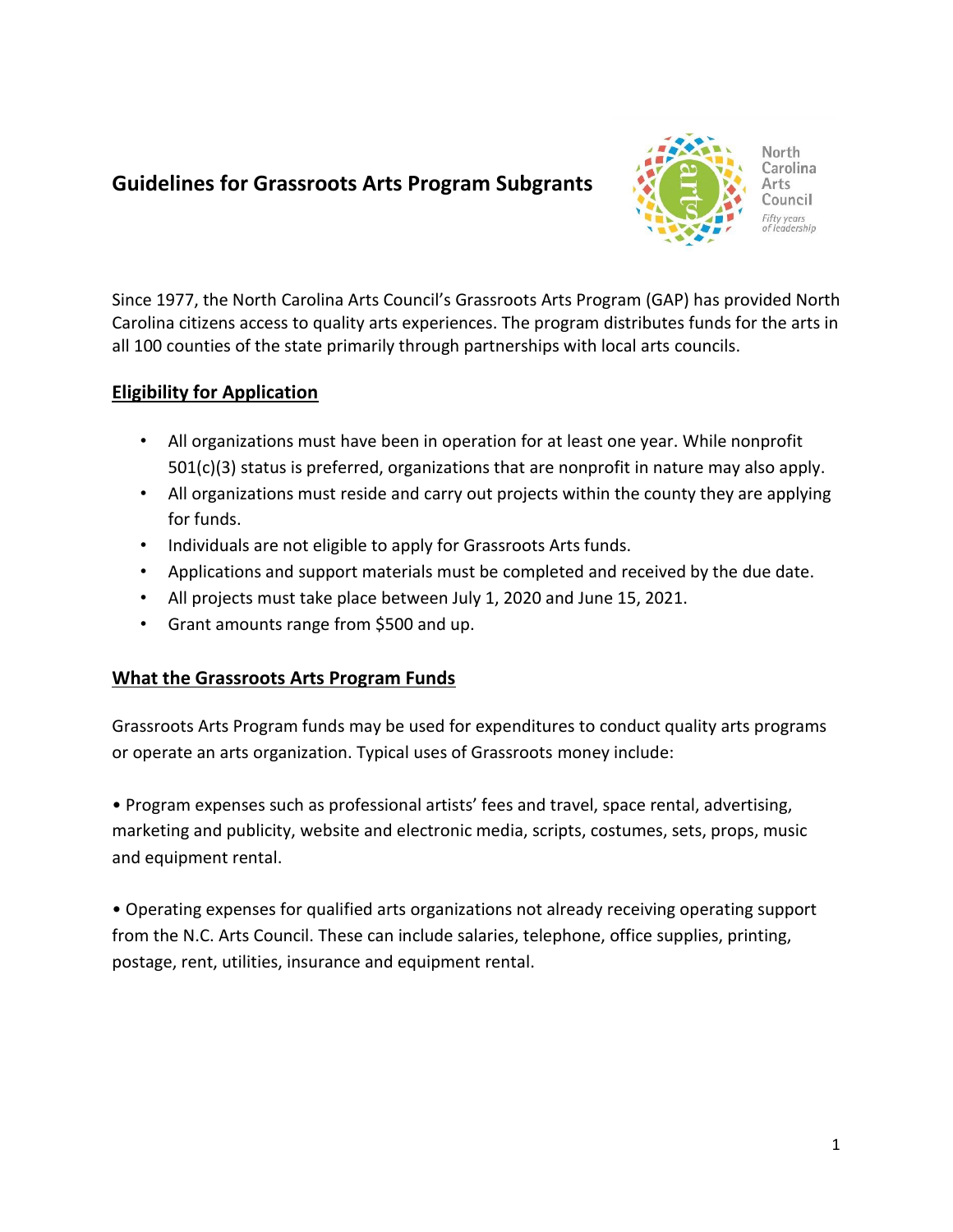## **Priorities for Funding**

The first priority of the Grassroots Arts subgrant program is to provide operating or program support to qualified arts organizations not already receiving or eligible to receive support from the N.C. Arts Council. These include theaters, symphonies, galleries, art guilds, choral societies, dance companies, folk arts societies, writers' groups and arts festivals, among others.

The second priority of the Grassroots Arts subgrant program is to support arts learning and arts in education programs conducted by qualified artists. These can be artist residencies in schools, afterschool or summer camps or adult arts learning classes.

The third priority of Grassroots Arts subgrants is to community, civic and municipal organizations. These programs must be conducted by qualified artists.

#### **Funding Policies**

- Tribal organizations that receive Grassroots funds must represent state or federally recognized tribes.
- Colleges, universities and libraries may receive grants for arts programs that are community-based or generate regional arts involvement. Grants may not support their internal programs, administration or operation expenses (library books, band boosters, equipment purchases).
- Subgrants may not be awarded to individuals or to organizations for prizes, competitions, tuition, or financial rewards.
- Grassroots funds may not be used for art supplies or equipment.
- Religious organizations or churches may not receive Grassroots funds unless the programs are presented outside regular church services, engage the larger community and do not contain religious content.
- Grassroots funds may not be used for activities associated with a school's internal arts programs such as in-school student performances, the purchase of art supplies, or student arts competitions and publications.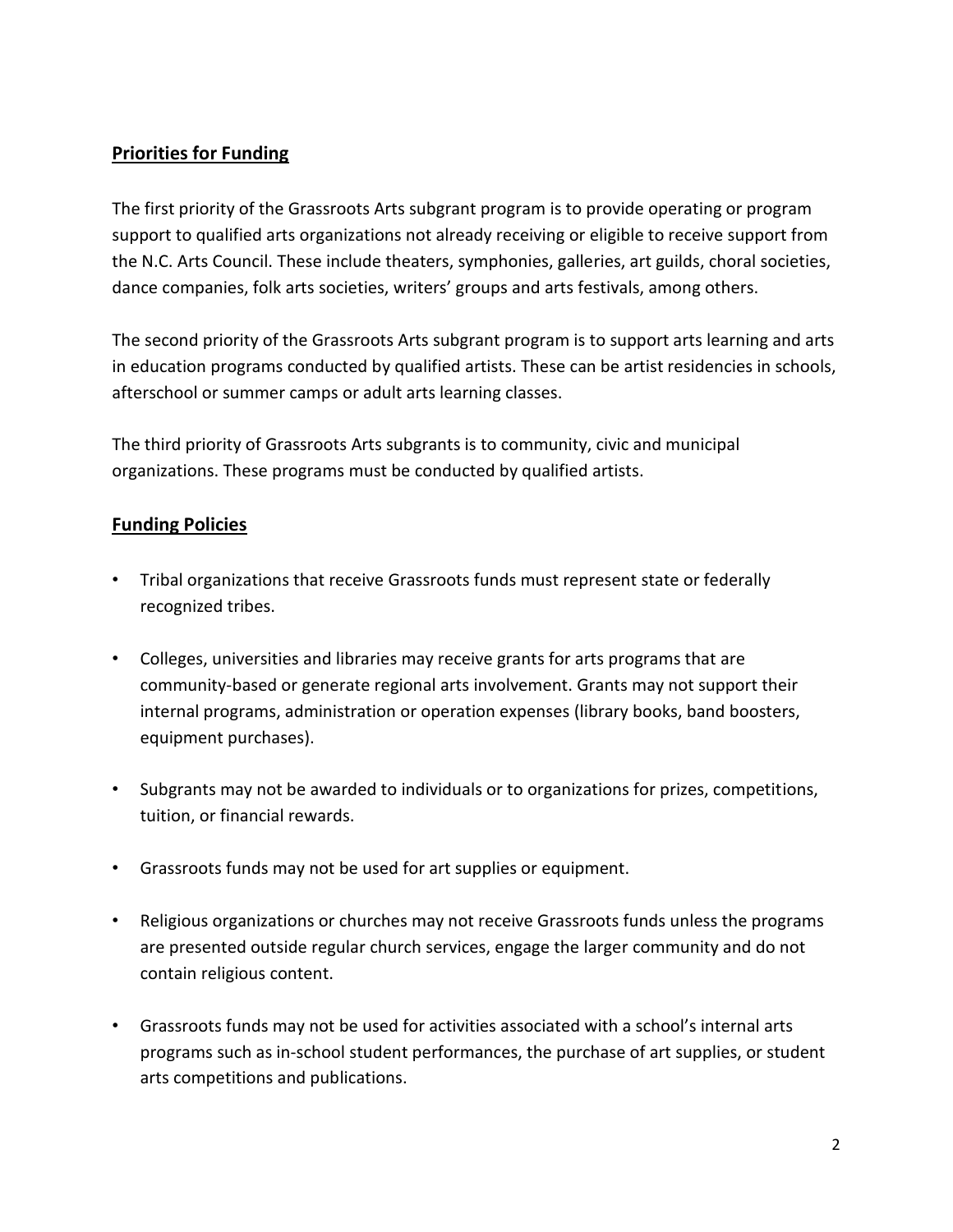• Municipalities (city/county governments) may receive grants for arts programs which use qualified artists to conduct programs that involve the greater community. Grants may not support internal programs, administration or operating expenses.

Grassroots Arts Program money may not be used for the following kinds of expenditures:

- Art, music, and dance therapists
- Artifacts
- Purchase artwork
- Purchase equipment or art supplies
- Capital expenditures or equipment
- Contingency funds
- Deficit reduction
- Fundraising events
- Food or beverages for hospitality or entertainment functions
- School band activities or equipment
- School choral activities
- Lobbying expenses
- Oral history and history projects
- Tuition for academic study
- Interest on loans, fines, or litigation costs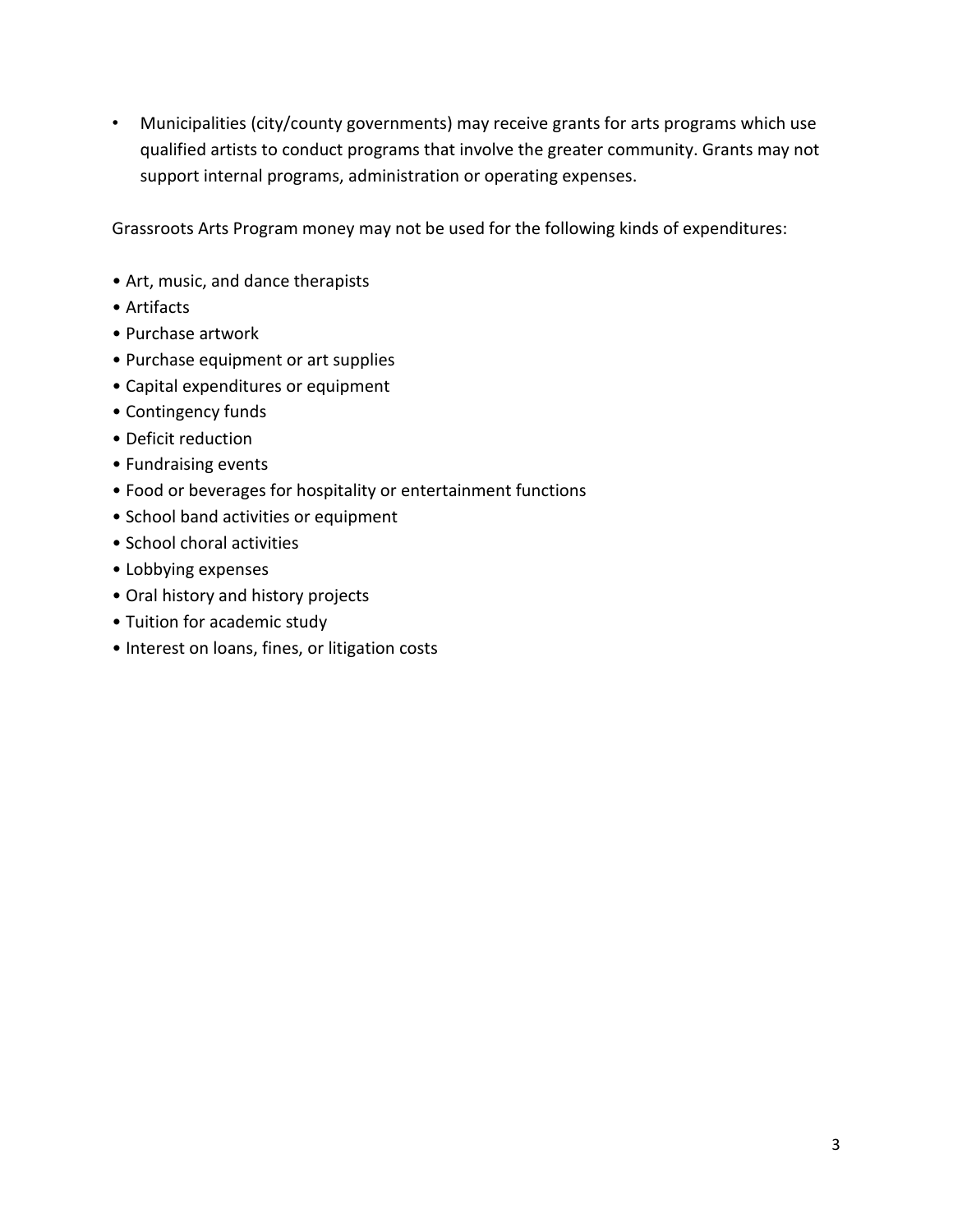## **Grassroots Arts Program Subgrant Requirements**



#### **Matching Requirement**

All subgrantees must match their grant amounts dollar for dollar. The funds must come from other public or private sources. Other N.C. Arts Council funds cannot be used as a match.

## **North Carolina Arts Council Recognition**

Subgrantees must acknowledge the N.C. Arts Council's support of their event or projects by including the N.C. Arts Council's logo, and funding credit line in all print and promotional materials related to the grant. The N.C. Arts Council's website offers information and downloadable logos at<http://www.ncarts.org/Grants/Logo-Use>

## **Reporting Requirements**

Each subgrantee is required to submit a final report providing a detailed description of the funded project, participation statistics and demographics, sample marketing and program materials using the N.C. Arts Council credit line and logo, and copies of their legislative letters. The Subgrant Report form can be downloaded from the N.C. Arts Council Website at: [http://www.ncarts.org/resources/local-council-resources.](http://www.ncarts.org/resources/local-council-resources) Look for **FY 2020-2021 Final Report for Grassroots Subgrantees.**

## **Legislative Letters**

Applicants may be required to write their state representatives to thank them for appropriating Grassroots funds. If required, the letter should provide information about how Grassroots funds were used to support your program or project, and the community impact of the event. A copy of all letters to legislators must be included in the final report materials.

## **How Subgrant Applications Are Evaluated**

Subgrant applications are reviewed by a diverse panel of community members including artists, county, public officials and arts council board members among others. The panel evaluates each application based on the subgrant guidelines and the following criteria:

- Artistic quality of proposed project or programs
- Community impact of project or programs
- Ability to plan and implement project
- Stability and fiscal responsibility of the organization